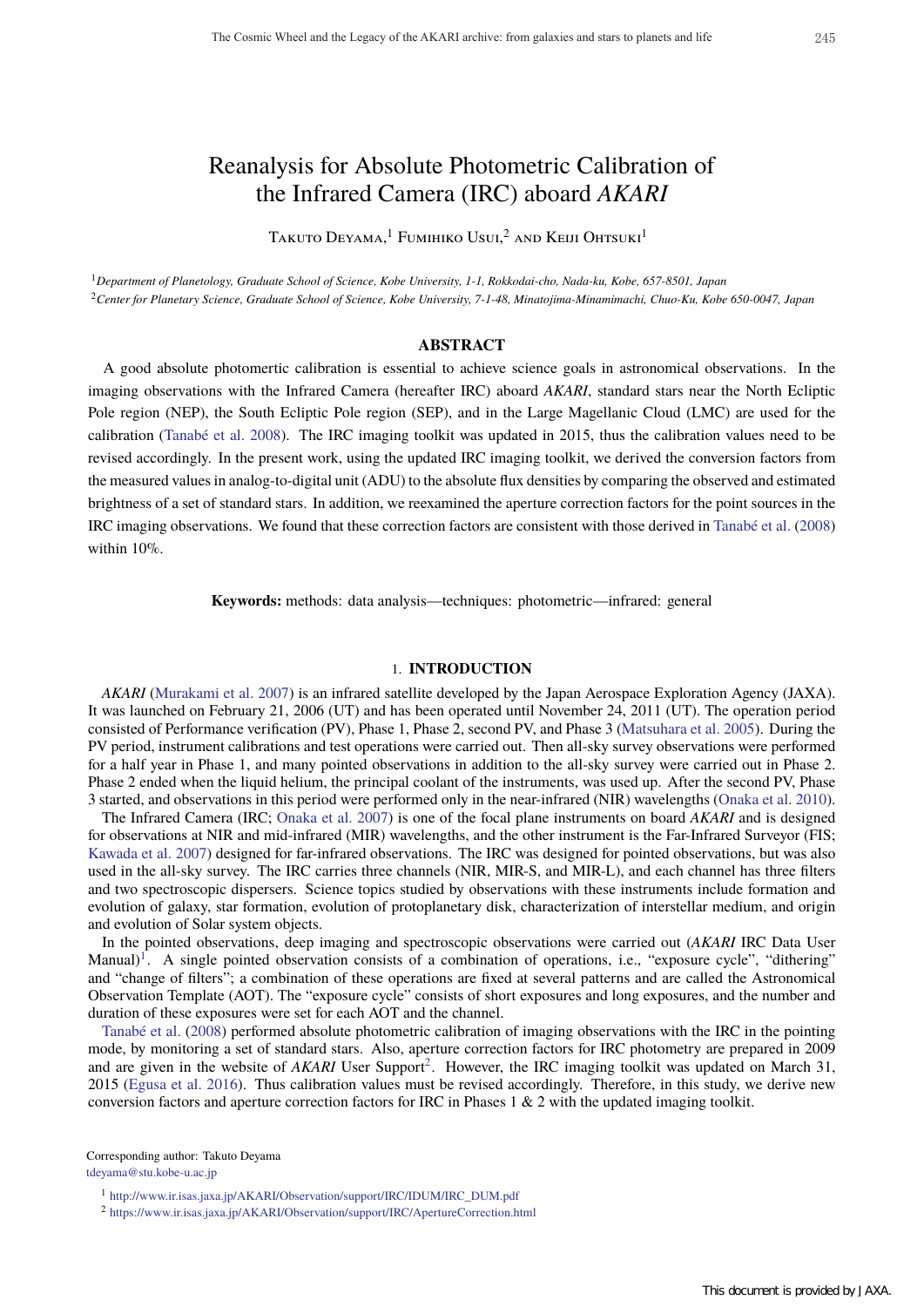$\equiv$ 

#### P06 - 2 T. DEYAMA ET AL.

|                                                |            |              | Table 2. Derived conversion factors |                                          |
|------------------------------------------------|------------|--------------|-------------------------------------|------------------------------------------|
|                                                |            |              | <b>Bands</b>                        | Conversion factors<br>$[10^{-7}$ Jy/ADU] |
| <b>Table 1.</b> Parameter for Source Extractor |            |              | N <sub>2</sub>                      | $4.421 \pm 0.243$                        |
| Parameters                                     | Channels   | Values (pix) | N <sub>3</sub>                      | $3.728 \pm 0.132$                        |
| diameter of aperture                           | <b>NIR</b> | 40           | N4                                  | $2.602 \pm 0.126$                        |
|                                                | MIR-S/L    | 30           | S7                                  | $9.821 \pm 0.539$                        |
| sky annulus                                    | <b>NIR</b> | 50           | S9W                                 | $5.641 \pm 0.348$                        |
|                                                | MIR-S/L    | 40           | <i>S</i> <sup>11</sup>              | $7.698 \pm 1.104$                        |
|                                                |            |              | L15                                 | $15.36 \pm 1.11$                         |
|                                                |            |              | L18W                                | $11.14 \pm 0.70$                         |
|                                                |            |              | L24                                 | $50.68 \pm 5.83$                         |

#### 2. **METHODS**

We use the IRC imaging toolkit  $20150331<sup>3</sup>$  for reduction, and Source Extractor v2.19.5 for photometric analysis. Table 1 shows parameters used in Source Extractor. In this work, we chose standard stars in the North Ecliptic Pole region (21 objects), the South Ecliptic Pole region (1 object) and the Large Magellanic Cloud (26 objects), and use the data of these standard stars obtained by long exposure observations during Phases 1 and 2. Estimated flux densities of the standard stars to be used for the derivation of the conversion factors are taken from the Cohen template (Cohen et al. 1996, 1999; Cohen 2003; Cohen et al. 2003a,b).

## 3. **ABSOLUTE CALIBRATION**

We derived the conversion factors from the measured values to the absolute flux densities by comparing the observed and estimated brightness of a set of standard stars (Cohen et al. 1992). In Figure 1, we plot estimated fluxes in unit of Jansky of the standard stars for each band as a function of the observed count values, with fitting lines obtained by the least-square method. We show the list of the derived conversion factors in Table 2, and Figure 2 shows comparison between the conversion factors derived in this work  $(f)$  and those derived by Tanabé et al. (2008) ( $f_{T08}$ ).

We also derived the aperture correction factors. These factors represent the amount of energy received in an aperture with a given pixel radius for each band. The values are normalized by the values at 40 pixels for NIR and 30 pixels for MIR-S/L (Figure 3), respectively. We excluded those stars that are adjacent to bad pixel and/or pixels with negative values, because the photometric values of such stars are smaller than those obtained with a bigger aperture size.

## 4. **CONCLUSION**

We found that the conversion factors obtained in the present work agree with those derived in Tanabé et al. (2008) within 10%. Figure 2 shows comparison between the derived conversion factors and those derived in Tanabé et al. (2008). For the aperture correction factors, the derived values are consistent with the data given in the website of the *AKARI* User Support. For future works, we plan to reanalyze these factors for short exposure frames and for Phase 3 observations.

### **ACKNOWLEDGMENT**

This research is based on observations with *AKARI*, a JAXA project with the participation of ESA. We thank F. Egusa and T. Yamashita for useful comments. This work was supported by JSPS KAKENHI (Nos. 17K05636 and 15H03716).

<sup>3</sup> http://www.ir.isas.jaxa.jp/AKARI/Observation/support/IRC/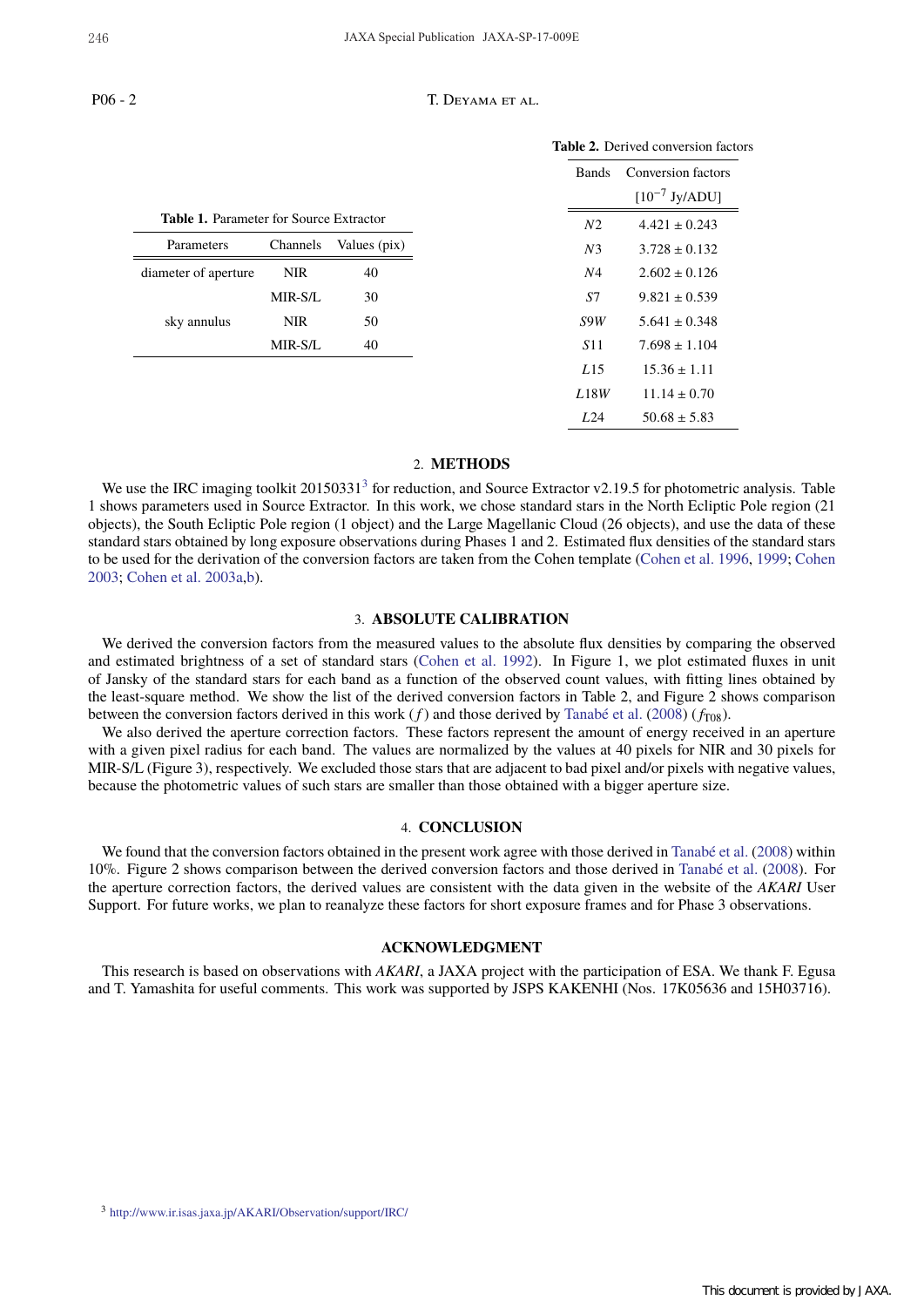# REANALYSIS FOR CALIBRATION OF IRC PO6 - 3



Figure 1. Relationship between the estimated flux (Jy) and the observed data values (nADU). Dots denote standard stars. (Blue, red and pink are stars in LMC, NEP and SEP, respectively.) Blue line is a least-square fit to the data (except for the green dots, which were excluded from the fitting).



**Figure 2.** Comparison between the conversion factors derived in this work (f) and those derived by T08 ( $f_{T08}$ ; their Table 7).